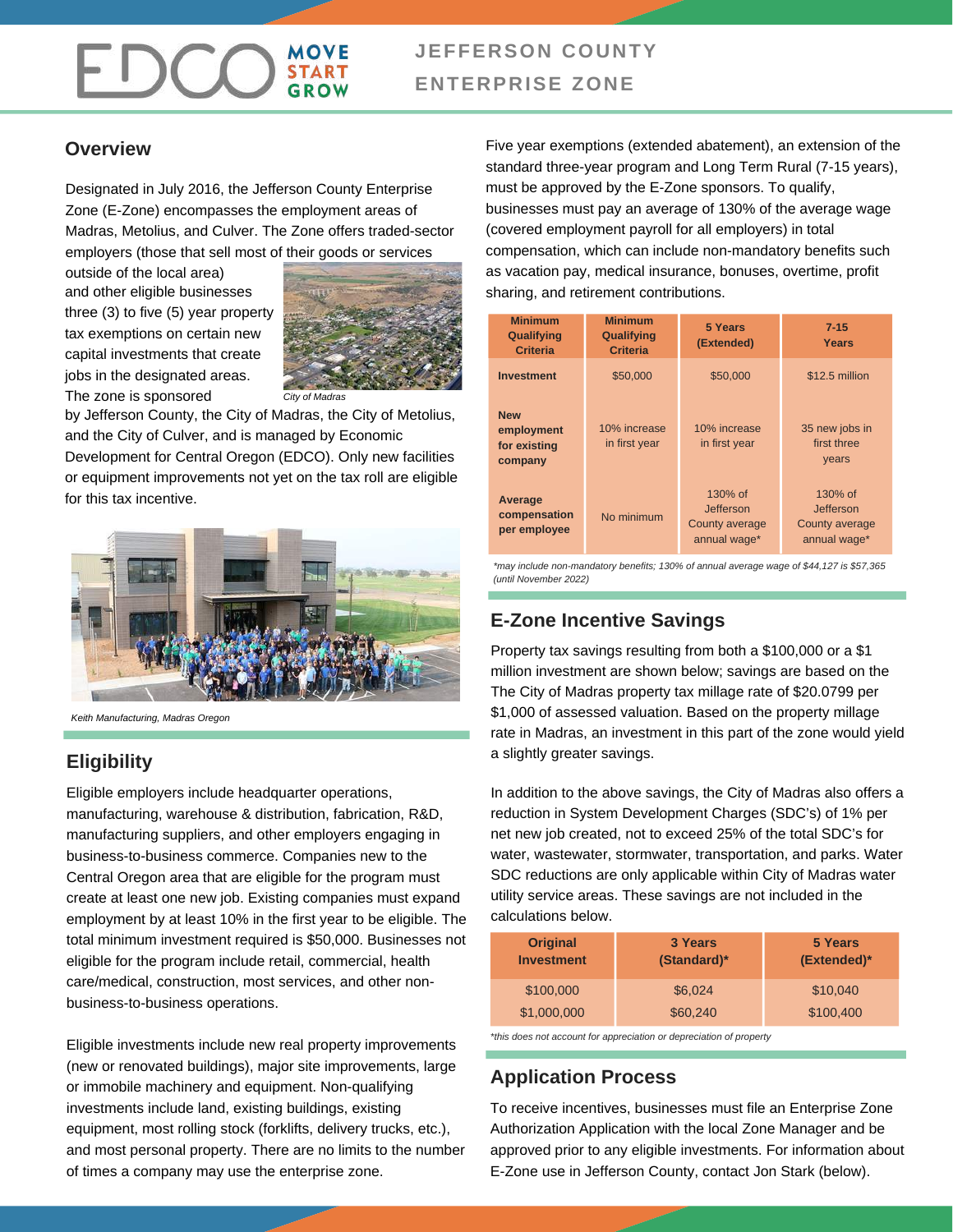## **Frequently Asked Questions**

**Must my facility be located in Madras, Metolius, or Culver?** Yes. Operations not located within the zone boundary do not qualify. (see map)

#### **How difficult is the approval process?**

Most companies find the application process quick, nonbureaucratic, and easy to administer. The process normally consists of a short consultation meeting with the Zone Manager and a representative from the Assessor's Office, completion by the company of a two-page application and attachments, and approval by the Zone Manager and County Assessor. Complete applications are usually processed within one week. Following approval, an investment can commence immediately. Annual reports are required for employment and property exemptions claims, which are one or two page forms submitted directly to the Oregon Department of Revenue.

#### **My company is eligible for the E-Zone, but I've already started construction. Can my facilities be exempted?**

Typically not. Companies wishing to access the program need to complete the two-page pre-certification application prior to breaking ground on new or expanded facilities. It is strongly recommended that pre-certification occur prior to obtaining building permits.

#### **Does the Enterprise Zone take away from the existing tax base?**

No. The Legislature, in coordination with cities and counties across Oregon, has structured the Enterprise Zone to ensure that no property (land, buildings, equipment) previously on the tax rolls can be removed through an exemption process. Only new investment qualified by an application process with the local Enterprise Zone Manager, and coordinated with the local tax assessor, can be exempted.

#### **Are commercial developments eligible for Enterprise Zone exemptions?**

No. Only traded-sector employers are eligible. The general test for commercial versus primary or industrial is that 75% of a company's products or services must be sold or delivered outside the region. However, zone benefits may apply to business-tobusiness operations.

#### **When the exemption period expires, does my property come back on the tax roll?**

Yes. Property (buildings and equipment) are assessed throughout the exemption period, but come back on the tax rolls at a depreciated or appreciated value. During the period that a company participates in the Enterprise Zone, property taxes on real and some personal property are exempted, not deferred.

#### **May my company use the Enterprise Zone multiple times for future expansions?**

Yes. Expansion projects for qualifying employers are eligible as long as the employer adds at least 10% to their existing workforce each time the program is used.

#### **Can eligible employers who rent their facilities qualify?**

Yes. If a facility has not been previously occupied or is a build-tosuit for an eligible company, landlords are required to pass on savings resulting from property tax exemptions to their tenants.





### **Zone Manager: EDCO** Jon Stark 541-388-3236 jon@edcoinfo.com [edcoinfo.com](http://www.edcoinfo.com/)

**Economic Development** for Central Oregon

705 SW Bonnett Way, Suite 1000 Bend, OR 97702

541.388.3236 www.edcoinfo.com